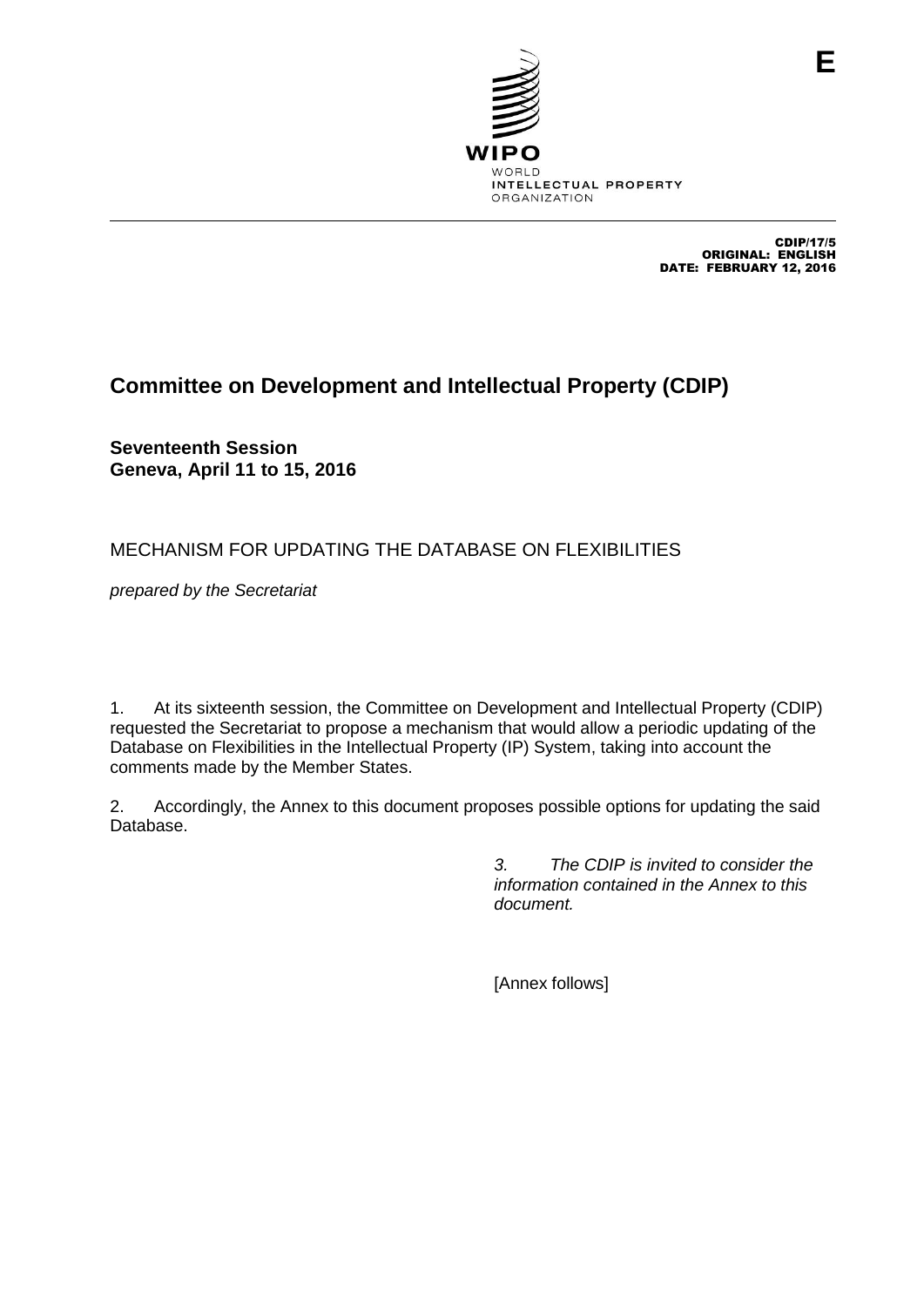#### **I. BACKGROUND**

1. The Database on Flexibilities in the IP System (hereinafter, the "Database") was published in June 2013, as agreed by the Committee at its sixth session: [http://www.wipo.int/ip](http://www.wipo.int/ip-development/en/agenda/flexibilities/search.jsp)[development/en/agenda/flexibilities/search.jsp.](http://www.wipo.int/ip-development/en/agenda/flexibilities/search.jsp) It included a list of flexibilities contained in Document CDIP/5/4 Rev. entitled *Patent Related Flexibilities in the Multilateral Legal Framework and their Legislative Implementation at the National and Regional Levels*, namely:

- (a) Compulsory Licenses and Government use;
- (b) Exhaustion of rights;
- (c) Regulatory Review Exemption;
- (d) Research Exemption; and
- (e) Exclusions from Utility Model protection.

2. Following a request by the CDIP at its fifteenth session, the Secretariat updated the Database to include new provisions of law drawn from Documents CDIP/7/3 Add., CDIP/13/10 Rev. and CDIP/15/6. on Patent Related Flexibilities in the Multilateral Legal Framework and their Legislative Implementation at the National and Regional Levels, dealing with the following nine flexibilities:

- (f) Transition periods;
- (g) Patentability of substances existing in nature;
- (h) Disclosure related flexibilities;
- (i) Substantive examination;
- (j) Ex-officio IP office control of anti-competitive clauses in licensing agreements;
- (k) The scope of the exclusion from patentability of plants;
- (l) The patentability or exclusion from patentability of software-related inventions;
- (m) The flexibility whether to apply criminal sanctions in patent enforcement; and
- (n) Measures related to national security (so-called "security exception").

3. In addition, tables on categories of different provisions on specific flexibilities contained in the above-mentioned documents were also added to the Database.

4. At the sixteenth session of the CDIP, a Report on the Update of the Database on Flexibilities contained in Document CDIP/16/15 was discussed. The Report, *inter alia*, highlighted the current content of the Database, comprising 1,371 provisions from 202 selected jurisdictions on the fourteen flexibilities previously listed. The Committee requested the Secretariat to propose at its next session, a mechanism that would allow a periodic updating of the Database, taking into account the comments made by the Member States.

5. As the periodicity of updates on the provisions in national laws to be included in the Database cannot be assessed at this time, it will be important to ensure that the mechanism to update the Database does not result in a non-optimal use of human and financial resources by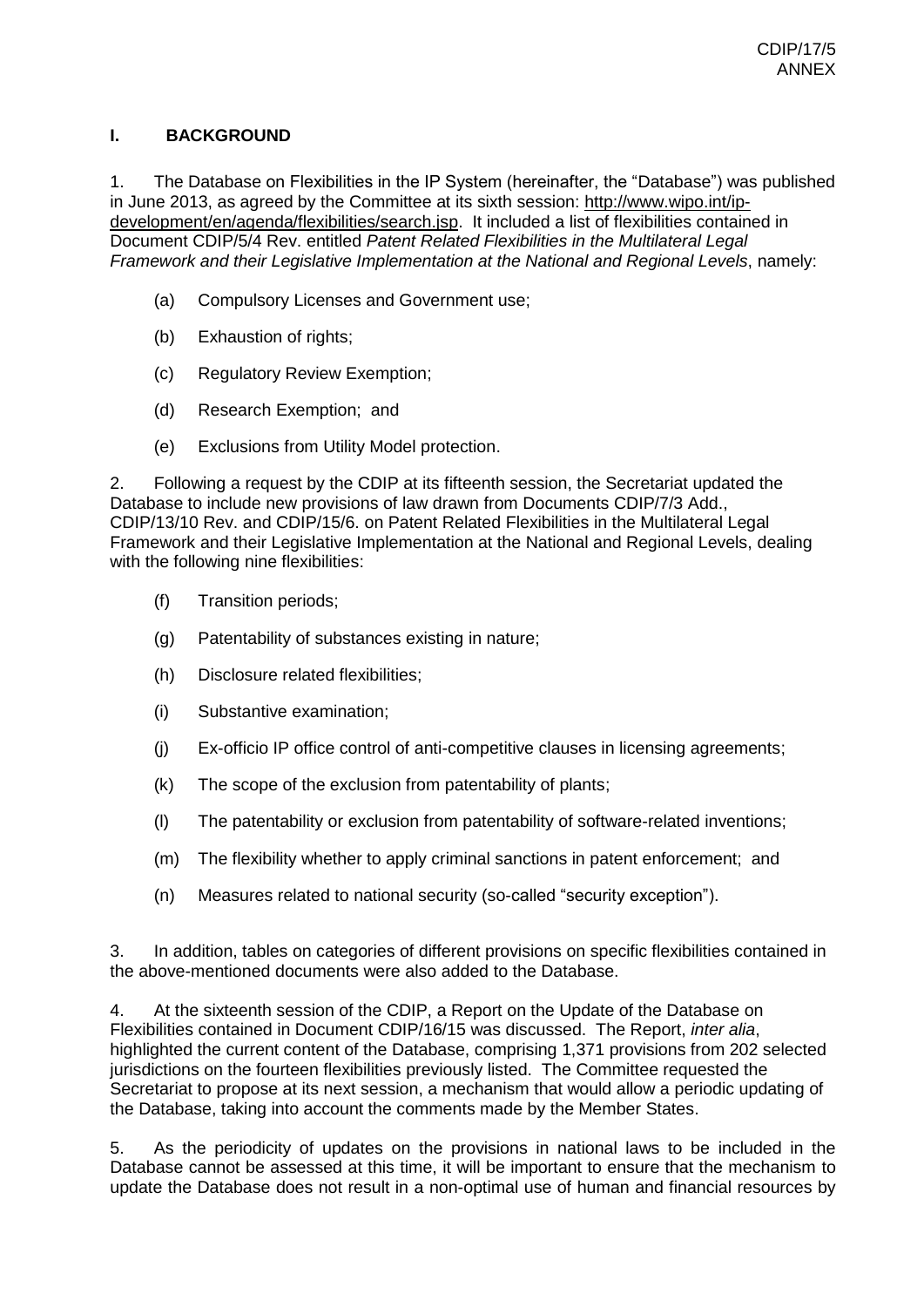the Organization. Accordingly, the following two options are considered as light but sealable mechanisms which seek to respond to the needs of the Member States.

### **II. MECHANISM FOR UPDATING THE DATABASE ON FLEXIBILITIES**

#### Option I

6. Member States provide the Secretariat, through an official communication, with the updates concerning their national provisions related to the flexibilities included in the Database.

7. The update notified is immediately included in the Database in a new field named "Updates by Member States". The field clearly states that the provisions have not been examined by the Secretariat to verify their conformity with the flexibility under reference.

8. The Database therefore displays the existing provisions in national IP laws whose sources are the documents in the field of flexibilities discussed in the CDIP<sup>1</sup>, and, in a separate field, the updates notified by Member States.

9. The Secretariat submits an annual report to the CDIP on the updates added to the Database.

#### Option II

10. Member States provide the Secretariat, through an official communication, with updates concerning their national provisions related to the flexibilities included in the Database.

11. The update(s) notified by Member States could refer to:

- (i) a modification of one or several articles already included in the Database; and
- (ii) a previously non-existing article(s) newly adopted in their national law pertaining to the flexibilities contained in the Database.

12. An examination is undertaken by the Secretariat to determine whether the update is in conformity with the scope and criteria agreed by the Committee while discussing the specific flexibilities.

13. Provided that the update(s) are in conformity with the scope and criteria underlined in the subparagraph 12, the Secretariat proceeds with the publication of the updated provision in the Database within a period of six months.

14. In case the update(s) are not in conformity with the aforesaid scope and criteria, the Secretariat communicates to the respective Member State the reasons for not updating the Database.

15. The Secretariat submits an annual report to the CDIP on the updates added to the Database.

The mentioned above, the Database currently includes provisions drawn from the Documents on Patent Related<br><sup>1</sup> As mentioned above, the Database currently includes provisions drawn from the Documents on Patent Related Flexibilities in the Multilateral Legal Framework and their Legislative Implementation at the National and Regional Levels CDIP/5/4, CDIP/7/3 Add., CDIP/13/10 Rev, and CDIP/15/6.